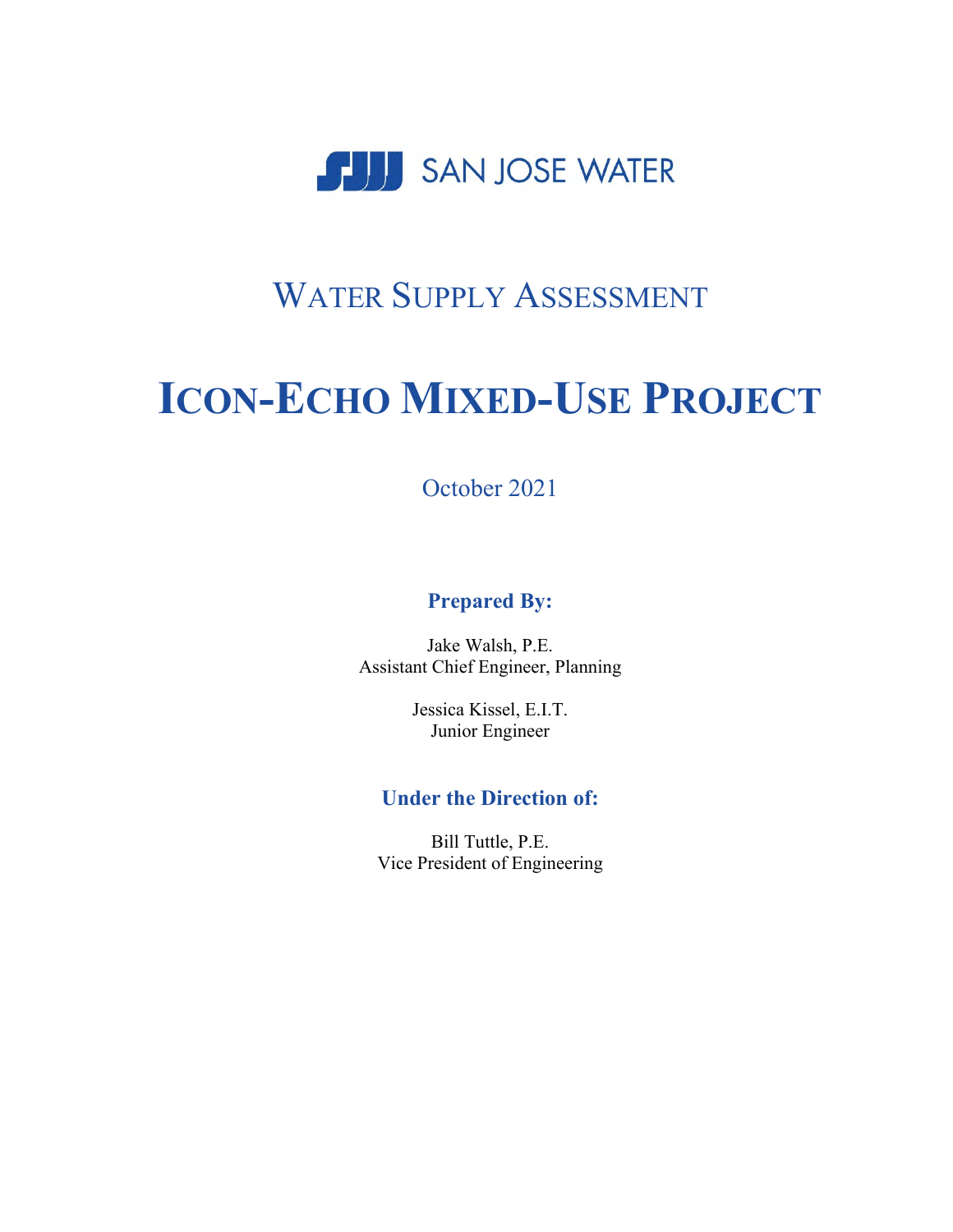### **Table of Contents**

## **Figure**

 $\overline{1}$ ICON-ECHO MIXED-USE PROJECT - VICINITY MAP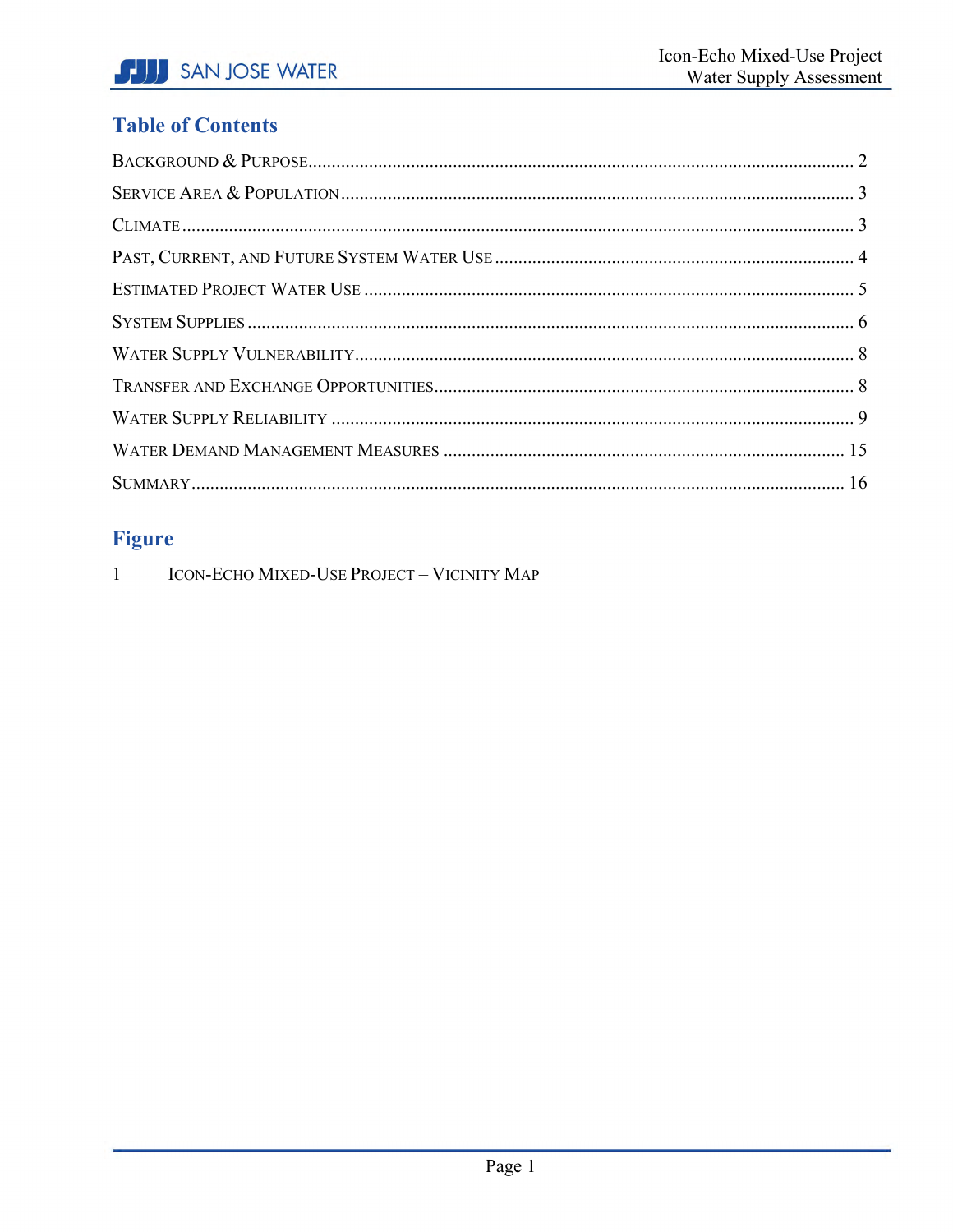Established in 1866, San Jose Water (SJW) is one of the largest privately owned water systems in the United States, providing high-quality water and exceptional service to approximately one million residents of Santa Clara County.

#### <span id="page-2-0"></span>**BACKGROUND & PURPOSE**

This Water Supply Assessment (WSA) was requested on September 30, 2021 by City of San José and is associated with the Icon-Echo Mixed-Use Project (File No. SP21-031). The approximately 2.1-acre project site (467-20-079, -081, -060 and a portion of -080) is located west of North Fourth Street, between East Santa Clara Street and East St. John Street in downtown San José. The project proposes to demolish the existing gas station, church, surface parking lot, and two commercial buildings and construct a 21-story office/retail tower in the southern portion of the site and a 27-story residential tower in the northern portion of the site. The development would include up to 415 residential units, up to 525,000 square feet of office space, and up to 8,500 square feet of commercial/retail space. This project is within the development capacity, which was addressed in a previous WSA for the Downtown Strategy 2040 (July 2018). The Downtown Strategy 2040 WSA was based on SJW's 2015 Urban Water Management Plan while this WSA is based on SJW's 2020 Urban Water Management Plan.

This WSA describes the relationship between existing and future water supplies and presents SJW's ability to provide a diverse water supply to match build-out water demands under both normal and dry years. This supply consists of treated surface water from Valley Water's local and imported supplies, groundwater, local surface water from Saratoga Creek and Los Gatos Creek watersheds, and nonpotable recycled water. Based on water supply projections reported in Valley Water's 2020 Urban Water Management Plan,<sup>[1](#page-2-1)</sup> conservation methods currently employed, and SJW's active commitment to these methods, SJW expects to be able to meet the needs of the service area through at least 2045 for average and single-dry years without a call for mandatory water use reductions. [2](#page-2-2) This assumes reserves are at healthy levels at the beginning of the year and that projects and programs identified in Valley Water's Water Supply Master Plan 2040 (WSMP 2040)<sup>[3](#page-2-3)</sup> are implemented.

In multiple-dry year periods, there may be up to a 20 percent mandatory call for conservation to meet supply deficits. Valley Water has established a level of service goal to provide 100 percent of annual water demand during non-drought years and 80 percent during drought years, to minimize shortages and mandatory water use reductions during droughts while preventing overinvestment in water supply projects. SJW is committed to actively working with Valley Water in the development of water supply projects and programs. Projects and programs may include additional long-term water conservation savings, water recycling, recharge capacity, stormwater runoff capture, reuse, out of area water banking, and storage.

This WSA is written in response to California Senate Bill 610 (SB 610) and Senate Bill 221 (SB 221); legislation which requires water retailers to demonstrate whether their water supplies are sufficient for certain proposed subdivisions and large development projects subject to the California Environmental Quality Act. SB 610 includes the requirements for detailed water supply assessments and SB 221 includes the requirement for written verification of sufficient water supply based on substantial

 $\overline{a}$ 

<span id="page-2-1"></span><sup>1</sup> <https://www.valleywater.org/your-water/water-supply-planning/urban-water-management-plan>

<span id="page-2-2"></span><sup>&</sup>lt;sup>2</sup> San Jose Water 2020 Urban Water Management Plan

<span id="page-2-3"></span><sup>&</sup>lt;sup>3</sup> <https://www.valleywater.org/your-water/water-supply-planning/water-supply-master-plan>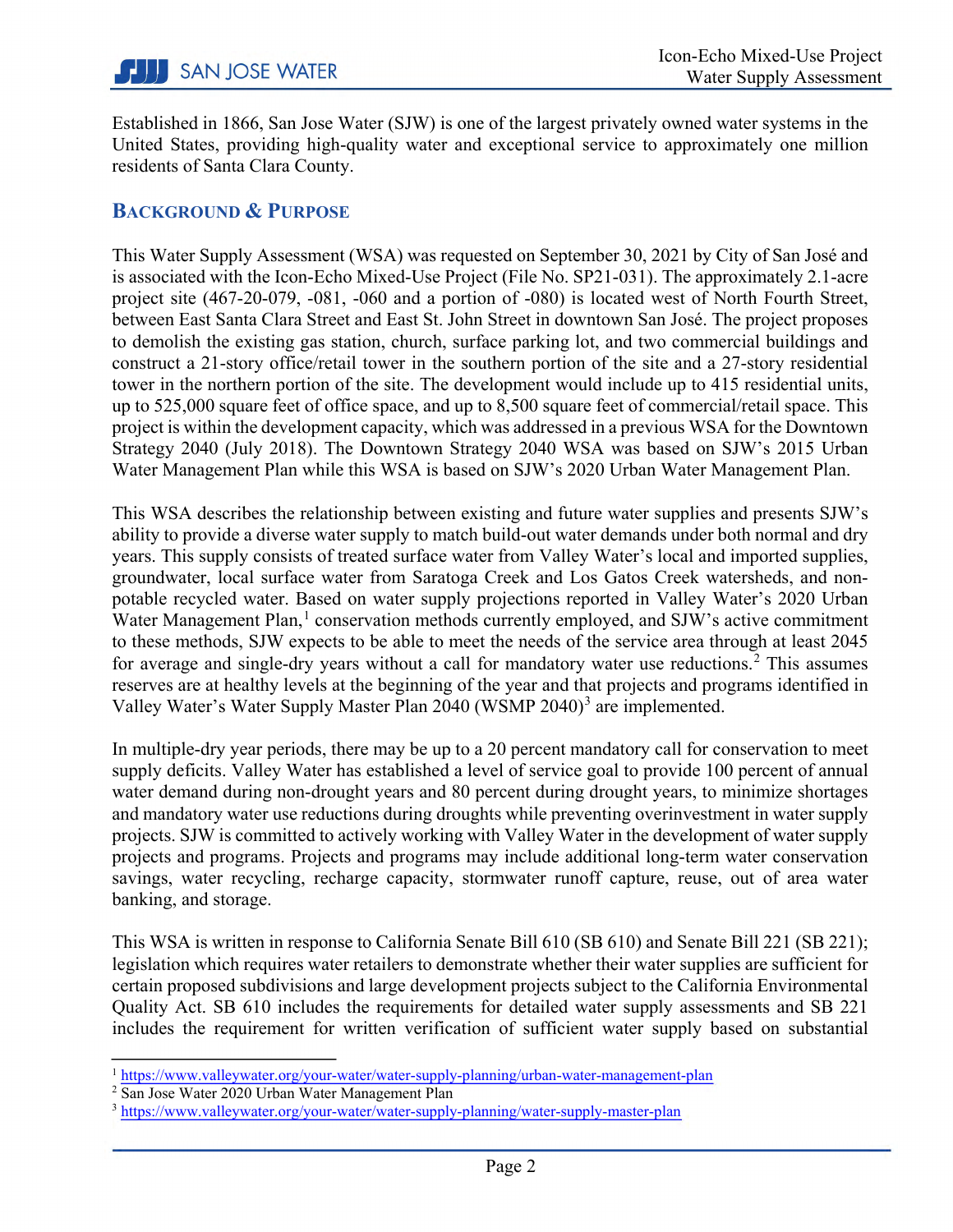evidence. SB 610 requires that a WSA be prepared by the local water retailer and submitted within 90 days to the requesting agency. SJW's adoption and submittal of this assessment does not create a right or entitlement to water service or impose or expand SJW's obligation to provide water service. The City of San José has an independent obligation to assess the sufficiency of water supply for this project. SB 610 provides that the City of San José is to determine, based on the entire record, whether projected water supplies will be sufficient to satisfy the demands of the proposed project, in addition to existing and planned future uses.

#### <span id="page-3-0"></span>**SERVICE AREA & POPULATION**

SJW's service area spans 139 square miles, including most of the cities of San José and Cupertino, the entire cities of Campbell, Monte Sereno, Saratoga, the Town of Los Gatos, and parts of unincorporated Santa Clara County.

The population of SJW's service area, including growth associated with this Plan Area, is shown in the following table. These projections are based on the Association of Bay Area Governments(ABAG) population projections and were included in SJW's 2020 Urban Water Management Plan.

| -------- |          | 2035             |                                           |           | 2045      |  |
|----------|----------|------------------|-------------------------------------------|-----------|-----------|--|
| 2020     | 2025     | 2030             |                                           | 2040      |           |  |
| 997,817  | ,069,633 | 27,593<br>1, 1/2 | .337<br>91<br>1,1 <i>,</i> 1, <i>JJ</i> , | 1,261,145 | .,335,044 |  |

**Table 1: Current and Projected SJW Service Area Population**

#### <span id="page-3-1"></span>**CLIMATE**

 $\overline{\phantom{a}}$ 

Santa Clara County experiences cool, wet winters and warm, dry summers. From 1950-2020, the county received an annual average precipitation total of 23.2 inches. Most precipitation in the region occurs between the months of November and April. Temperature is typically moderate. Maximum monthly average temperatures range from 55.7°F to 83.4°F. Minimum monthly average temperatures range from 37.9°F to 56.6°F. The annual average evapotranspiration rate is [4](#page-3-2)9.6 inches.<sup>4</sup> Summarized temperature and precipitation data is presented in Chart 1.

<span id="page-3-2"></span><sup>4</sup> Rainfall and temperature data provided by National Oceanic and Atmospheric Administration. Evapotranspiration data comes from California Irrigation Management Information System (Archived San José Station).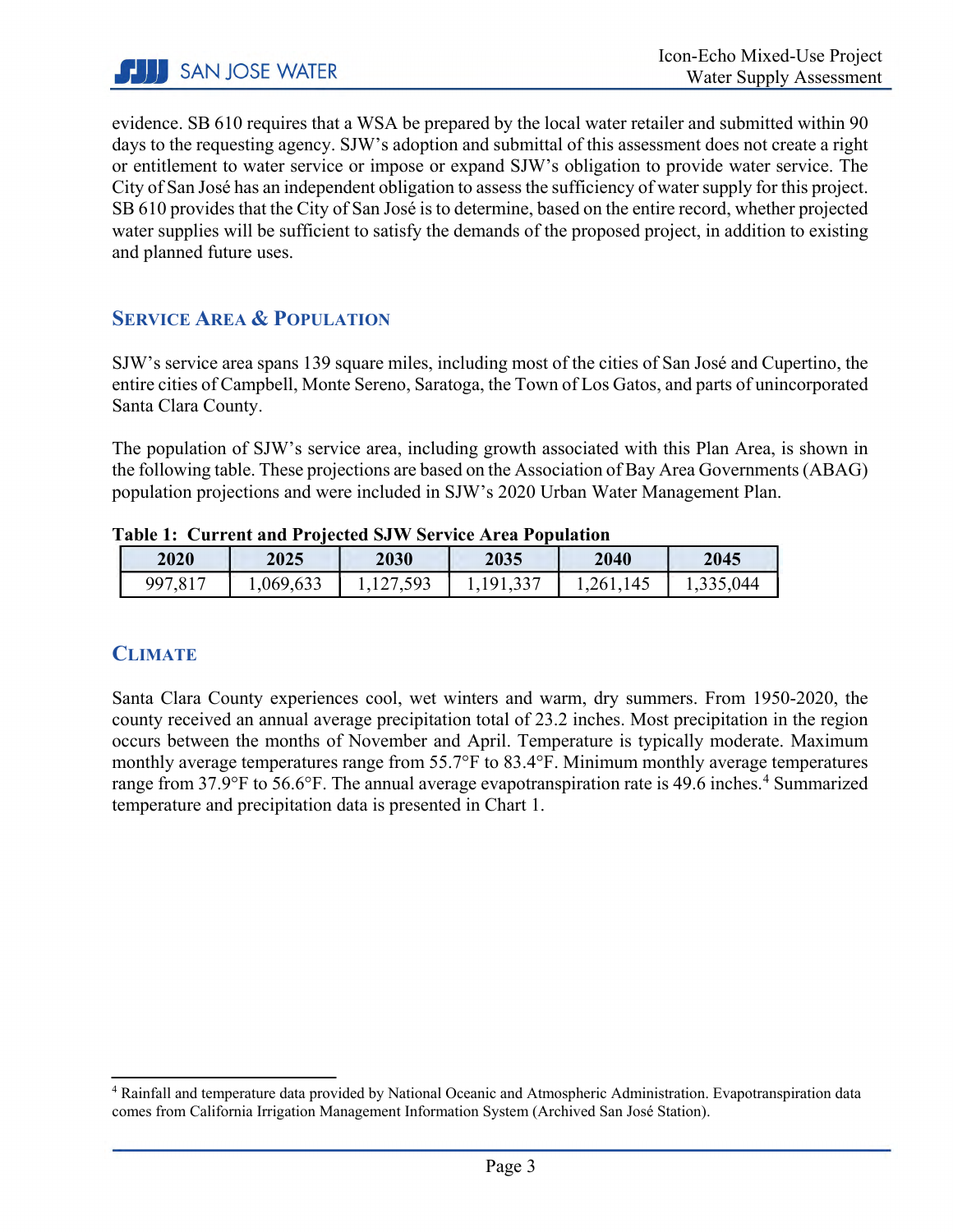

**Chart 1: Historical Average Monthly Temperature and Precipitation (1950-2020)** 

#### <span id="page-4-0"></span>**PAST, CURRENT, AND FUTURE SYSTEM WATER USE**

**I.** SAN JOSE WATER

The majority of connections to SJW's distribution system are either residential or commercial. SJW also provides water to industrial, institutional, landscape, and governmental connections. Projections from ABAG analyzing the share of single-family versus multi-family development units within SJW's service were used to determine single- and multi-family demand split within the residential sector. The resale category represents the small mutual water companies, in which SJW provides a master water service and where the mutual water company is responsible for distributing the water.

SJW has developed demand projections from 2025 to 2045 based on population and per capita usage projections. ABAG census tract population projections were used to estimate population growth. Daily per capita water usage for SJW's service area in 2020 was 108 gallons per capita per day (gpcd). It was assumed that all developments after 2020 would require high water efficiency fixtures. Therefore, a lower daily per capita water use of 75 gpcd across all water sectors was applied to new population growth after 2020. For the existing 2020 population, it was assumed that the 108 gpcd from 2020 to 2025 would increase slightly by 1 percent per year, based on the rebounds in demand that have been observed following the past drought. Following the start of compliance with State conservation mandates (SB 606 and Assembly Bill 1668) in 2025, per capita water use is expected to decrease. It was assumed that the per capita water use for the existing population would experience a decline of 0.8 percent per year from 2025 to 2045.

SJW's total demand includes water losses, which are separated into two categories: apparent losses and real losses. Apparent losses include all types of inaccuracies associated with customer metering as well as data handling errors. Real losses are physical water losses from the pressurized system and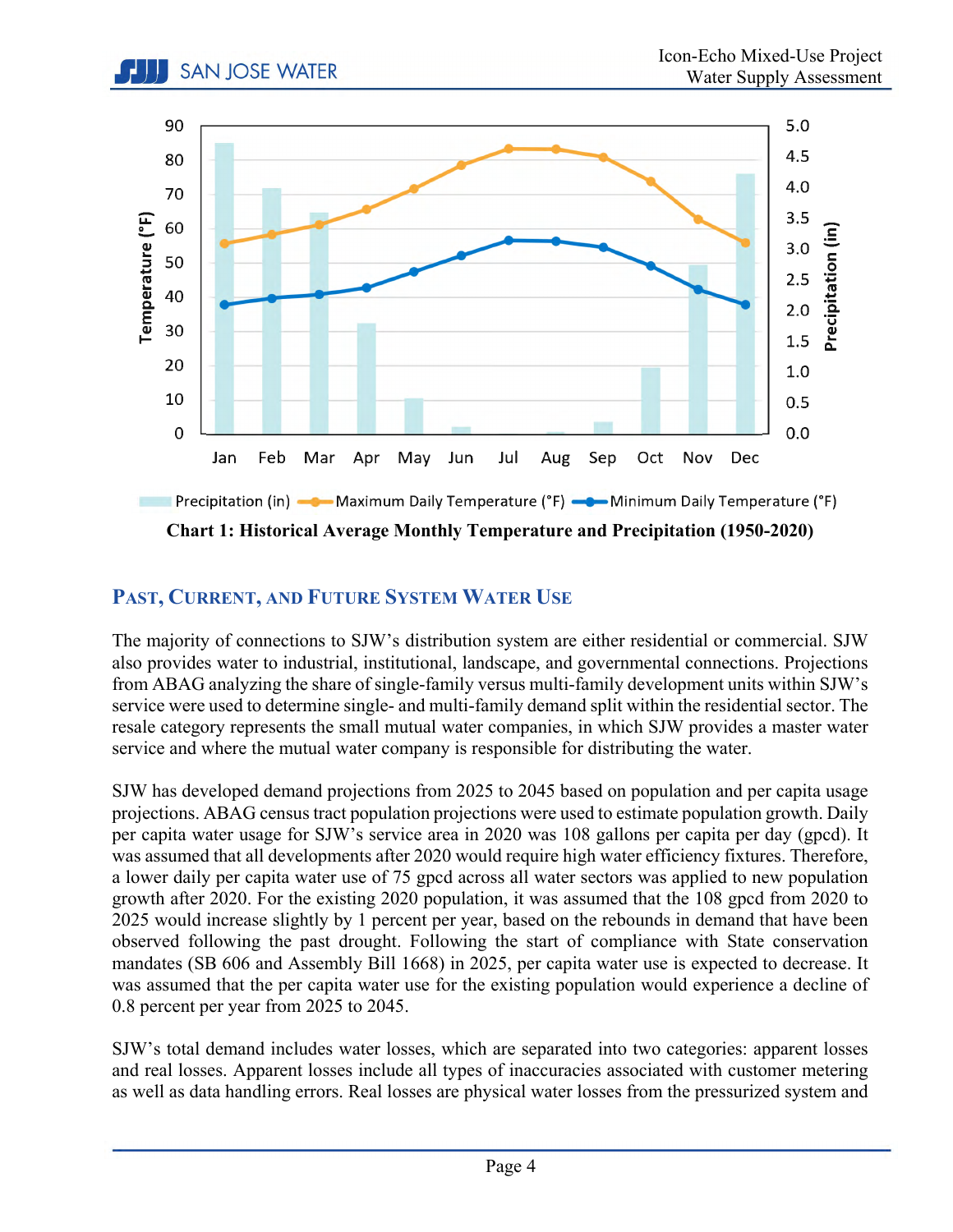the utility's storage tanks, up to the customer meter. These can include lost water through leaks, breaks, and overflows.

Across the last four water loss audits that have been validated and submitted to Department of Water Resources (DWR), SJW water loss is, on average, 7.3 percent of potable water supplied. SJW's distribution system has had consistently low water losses due to SJW's proactive approach to reducing leaks, including investments in acoustic leak detection technology and a water main replacement program that prioritizes pipelines for replacement based on their propensity to leak.

|                                                                                                                                     |         |         |         | $\mathbf{u}_{\mathbf{z}}$ not generally |         | $(1 - 1)$ |
|-------------------------------------------------------------------------------------------------------------------------------------|---------|---------|---------|-----------------------------------------|---------|-----------|
| <b>Customer Type</b>                                                                                                                | 2020    | 2025    | 2030    | 2035                                    | 2040    | 2045      |
| <b>Single Family</b>                                                                                                                | 59,497  | 53,877  | 53,877  | 54,187                                  | 54,411  | 54,550    |
| <b>Multi Family</b>                                                                                                                 | 24,744  | 35,255  | 35,255  | 35,308                                  | 36,161  | 36,959    |
| <b>Commercial</b>                                                                                                                   | 14,255  | 18,073  | 18,073  | 18,146                                  | 18,364  | 18,551    |
| <b>Industrial</b>                                                                                                                   | 528     | 718     | 718     | 721                                     | 730     | 737       |
| <b>Institutional</b> /<br>Governmental                                                                                              | 5,183   | 6,607   | 6,607   | 6,635                                   | 6,715   | 6,785     |
| Landscape                                                                                                                           | 7,353   | 7,964   | 7,964   | 7,994                                   | 8,093   | 8,176     |
| Sales / Transfers /<br><b>Exchanges</b>                                                                                             | 522     | 568     | 568     | 571                                     | 580     | 586       |
| Other Potable <sup>1</sup>                                                                                                          | 344     | 417     | 417     | 417                                     | 420     | 424       |
| <b>Water Losses</b>                                                                                                                 | 9,078   | 9,296   | 9,296   | 9,332                                   | 9,443   | 9,541     |
| <b>Total</b>                                                                                                                        | 121,504 | 132,776 | 132,776 | 133,312                                 | 134,918 | 136,308   |
| <sup>1</sup> Other potable includes portable meter and unbilled unmetered use. Unbilled unmetered use includes use for construction |         |         |         |                                         |         |           |

**Table 2: Demands for Potable and Non-Potable Water (excluding Recycled Water) (AF/yr)**

activities, tank/reservoir cleaning, irrigation at SJW stations, hydrant testing, meter testing, etc.

#### <span id="page-5-0"></span>**ESTIMATED PROJECT WATER USE**

Total water usage for the Icon-Echo Mixed-Use Project is estimated at 134,305 gallons per day (gpd), which is equivalent to an annual usage of about 150.4 acre-feet of water. The site has an existing water usage of about 2.6 acre-feet per year. Therefore, the annual net demand increase in water usage associated with this project is 147.8 acre-feet and represents a 0.12 percent increase over the system wide 2020 water production of 121,504 acre-feet. The projected water demand for the Icon-Echo Mixed-Use Project is within normal growth projections for water demand in SJWC's system.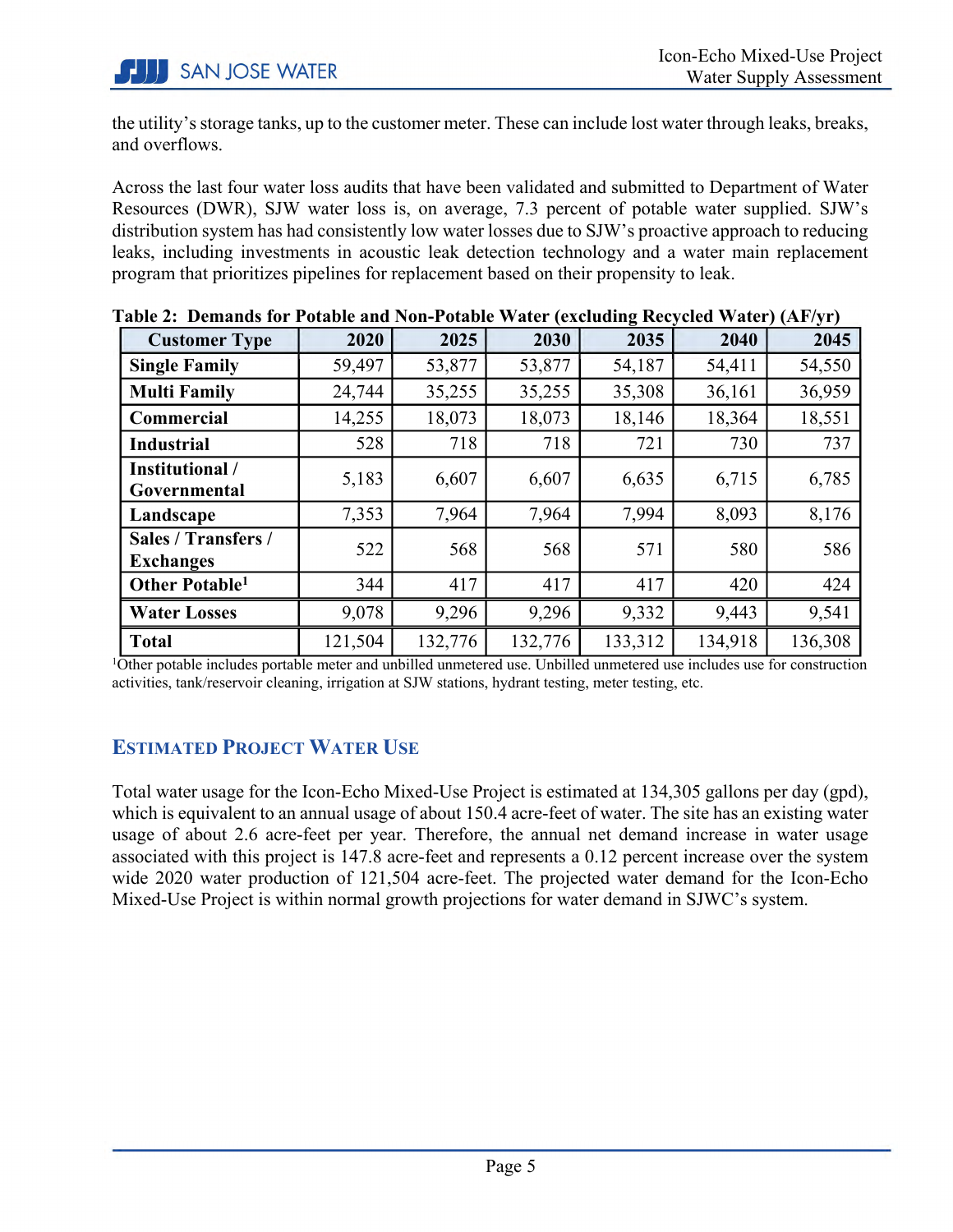| <b>Residential</b><br>Units $(a)$ | <b>Office Space</b><br>$(SF)^{(b)}$ | Commercial/<br><b>Retail Space</b><br>$(SF)^{(c)}$ | <b>Total Project</b><br><b>Demand</b><br>(gpd) | <b>Existing Site</b><br><b>Demand</b><br>$(gpd)^{(d)}$ | <b>Net Project</b><br><b>Demand</b><br>(AF/yr) |
|-----------------------------------|-------------------------------------|----------------------------------------------------|------------------------------------------------|--------------------------------------------------------|------------------------------------------------|
| 415                               | 525,000                             | 8,500                                              | 134,305                                        | 2,363                                                  | 147.8                                          |

|  |  | Table 3: Total Water Demand Estimated for the Icon-Echo Mixed-Use Project |  |  |  |
|--|--|---------------------------------------------------------------------------|--|--|--|
|--|--|---------------------------------------------------------------------------|--|--|--|

 $\overline{a}$ ) Residential units assume a demand factor of 60 gallons per capita per day, with 3.2 people per residential unit based on estimates from the California Department of Finance

 $(b)$ Office space assumes a water demand factor of 0.1 gpd per SF

 $\alpha$ <sup>(c)</sup>Commercial/retail space assumes a water demand factor of 0.25 gpd per SF

<span id="page-6-0"></span>(d)Existing daily demand based on usage for the last full calendar year facilities appeared to be in service

#### **SYSTEM SUPPLIES**

This section describes and quantifies the current and projected sources of water available to SJW. A description and quantification of recycled water supplies is also included.

**Imported Treated Surface Water –** On average, purchased water from Valley Water makes up over half of SJW's total water supply. This water originates from several sources including Valley Water's local reservoirs, the State Water Project and the federally funded Central Valley Project San Felipe Division. Water is piped into SJW's system at various turnouts after it is treated at one of three Valley Water-operated water treatment plants. In 1981, SJW entered into a 70-year master contract with Valley Water for the purchase of treated water. The contract provides for rolling three-year delivery schedules establishing fixed quantities of treated water to be delivered during each period. SJW and Valley Water currently have a three-year treated water contract for fiscal years 2020/2021 – 2022/2023, with contract supplies of 70,723 AF in 2020/2021, 70,723 AF in 2021/2022, and 71,858 AF in 2022/2023. The actual amount of water delivered depends on considerations including hydrologic variability, interruptions in Valley Water facility operations, and water quality.

**Groundwater –** SJW draws water from the Santa Clara Subbasin, which is part of the larger Santa Clara Valley Basin. The Santa Clara Subbasin consists of unconsolidated alluvial sediments and covers a surface area of 297 square miles in the northern part of Santa Clara County. The subbasin is not adjudicated. Valley Water is responsible for maintaining the subbasin and ensuring the subbasin does not become overdrafted. Aquifers in the subbasin are recharged naturally by rainfall and streams and artificially mainly by recharge ponds operated by Valley Water. Due to different land use and management characteristics, Valley Water further delineates the Santa Clara Subbasin into two groundwater management areas: the Santa Clara Plain and Coyote Valley. SJW draws groundwater from the Santa Clara Plain portion, which covers a surface area of 280 square miles and has an operational storage capacity estimated to be 350,000 AF.

Chart 2 shows groundwater elevation in the Santa Clara Plain since the mid 1930's using well surface elevation as the datum. Although groundwater levels declined during the recent 2012-2016 drought, groundwater levels in the Santa Clara Subbasin quickly recovered after the drought due largely to Valley Water's proactive response and comprehensive water management activities.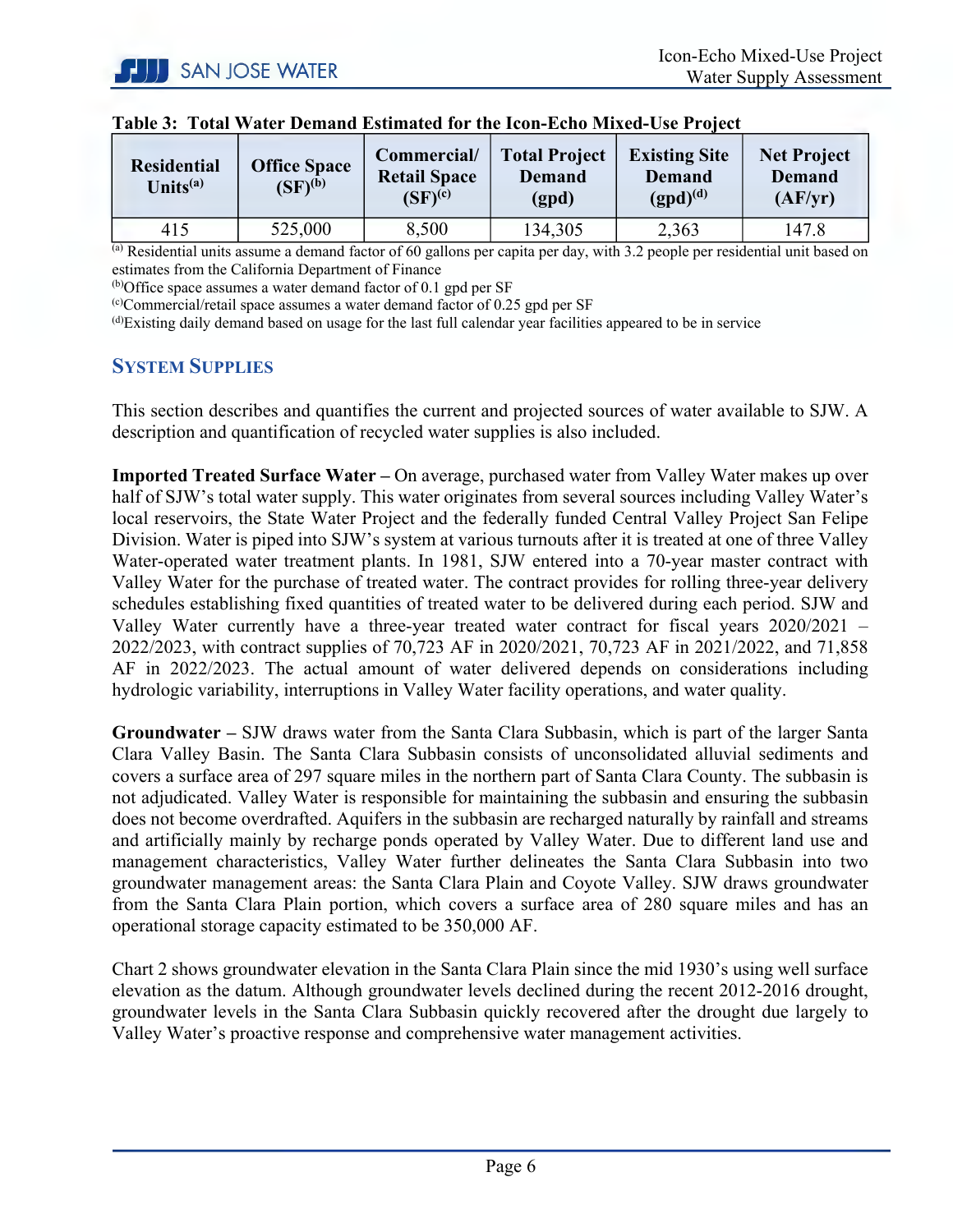**ISAN JOSE WATER** 



**Chart 2: Groundwater Elevation in Santa Clara Subbasin (Well ID: 07S01W25L001)** 

On average, groundwater from the subbasin accounts for 30 to 40 percent of SJW's total water supply. The following table shows the groundwater SJW pumped from 2016 to 2020.

| <b>Basin Name</b>                                         | 2016   | 2017   | 2018   | 2019   | 2020   |
|-----------------------------------------------------------|--------|--------|--------|--------|--------|
| Santa Clara Subbasin                                      | 32,644 | 42,194 | 36,075 | 32,825 | 53,276 |
| Groundwater as a percent of<br>total potable water supply | 31%    | 37%    | 31%    | 28%    | 43%    |

**Table 4: Amount of Groundwater Pumped by SJW (AF/yr)**

**Surface Water –** SJW has "pre-1914 water rights" to surface water in Saratoga Creek, Los Gatos Creek, and associated watersheds, totaling approximately 72 million gallons per day, based on capacity of diversion works from Initial Statements of Water Diversion and Use. SJW also filed for licenses in 1947 and was granted license number 4247 in 1956 by SWRCB to draw 1419 AF/year (462 MG/year) from Saratoga Creek, and license number 10933 in 1979 to draw 6,240 AF/year (2,033 MG/year) from Los Gatos Creek.

**Recycled Water –** South Bay Water Recycling (SBWR) has been serving Silicon Valley communities since 1993 with a sustainable, high-quality recycled water supply. SBWR was created to reduce the environmental impact of freshwater effluent discharge into the salt marshes located at the south end of the San Francisco Bay, and to help protect the California clapper rail and the salt marsh harvest mouse.

In 1997, SJW entered into a Wholesaler-Retailer Agreement with the City of San José to provide recycled water to SJW's existing and new customers nearby SBWR recycled water distribution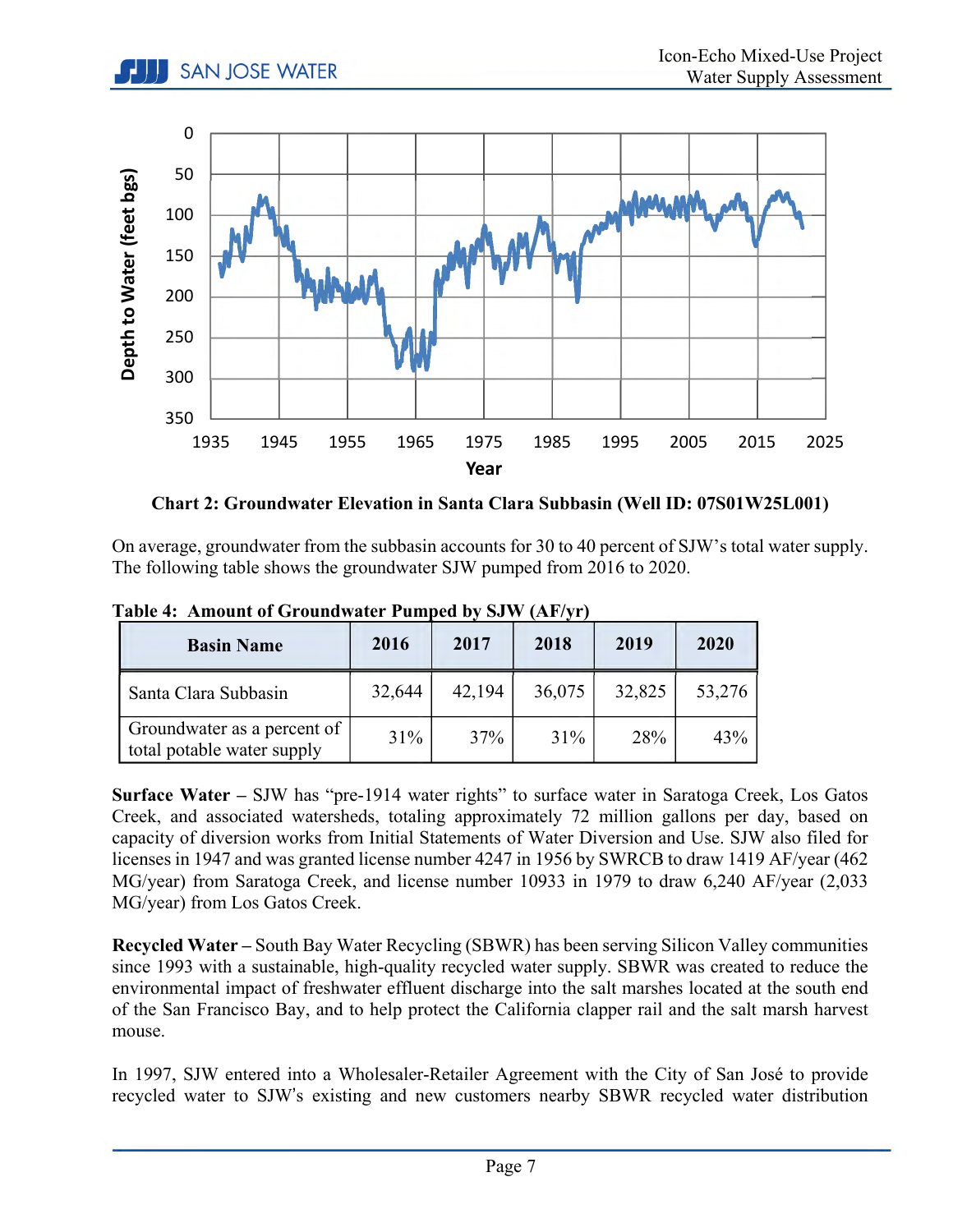facilities; whereas, the City of San José is the wholesaler and SJW is the retailer. At the time, the involvement of SJW was largely to assist the City in meeting its wastewater regulatory obligations. In accordance with the terms of this agreement, SJW allowed SBWR to construct recycled water pipelines in its service area, SJW would only own the recycled water meters, while SBWR would own, operate, and maintain the recycled water distribution system.

In 2010, this Wholesaler-Retailer Agreement was amended to allow SJW to construct recycled water infrastructure that would be owned, operated, and maintained by SJW. Then in 2012, this Wholesaler-Retailer Agreement was again amended to allow SJW to construct additional recycled water infrastructure.

**Summary of Existing and Planned Sources of Water –** SJW and Valley Water have worked to develop a variety of local and imported water supplies to meet demands. As demands increase with the region's growth, and imported water supplies potentially become more restricted, these planned supplies will increase in importance. In particular, groundwater, which has historically been a vital source of supply for SJW, was all the more critical during the recent drought. The following table shows the actual amount of water supplied to SJW's distribution system from each source in 2020 as well as projected amounts until 2045.

|                                   | 2020    | 2025    | 2030    | 2035    | 2040    | 2045    |
|-----------------------------------|---------|---------|---------|---------|---------|---------|
| <b>Valley Water Treated Water</b> | 64,290  | 76,799  | 76,713  | 77,041  | 78,023  | 78,877  |
| <b>SJW Groundwater</b>            | 53,276  | 48,623  | 48,568  | 48,777  | 49,400  | 49.937  |
| <b>SJW Surface Water</b>          | 3.937   | 7.494   | 7,494   | 7,494   | 7,494   | 7,494   |
| <b>Recycled Water</b>             | 2,449   | 2,731   | 3,100   | 3,649   | 3,661   | 3,649   |
| <b>Total System Supply</b>        | 123,952 | 135,648 | 135,875 | 136,961 | 138,579 | 139,957 |

**Table 5: Current and Projected Water Supplies**(a) **(AF/yr)** 

 $^{(a)}$ Projected surface water supply volume held constant at the 10-year production average (2011-2020). Remaining potable demands made up by purchased water and groundwater, based on the 10-year historical average (2011-2020) of distribution between these two sources of supply. Projected recycled water supplies are based on projected recycled water demands.

#### <span id="page-8-0"></span>**WATER SUPPLY VULNERABILITY**

SJW has identified multiple sources of water for the Icon-Echo Mixed-Use Project, which would provide a high quality, diverse and redundant source of supply. For added backup, SJW incorporates diesel-fueled generators into its facilities system, which will operate wells and pumps in the event of power outages. Since Valley Water influences on average about 90 percent of SJW's annual water supply, SJW will continue to work with Valley Water to ensure its water supply is reliable, while the impact to the existing Santa Clara Subbasin is minimal.

#### <span id="page-8-1"></span>**TRANSFER AND EXCHANGE OPPORTUNITIES**

SJW's distribution system has interties with the following retailers: California Water Service Company (Los Altos District), City of San José Municipal Water, City of Santa Clara, City of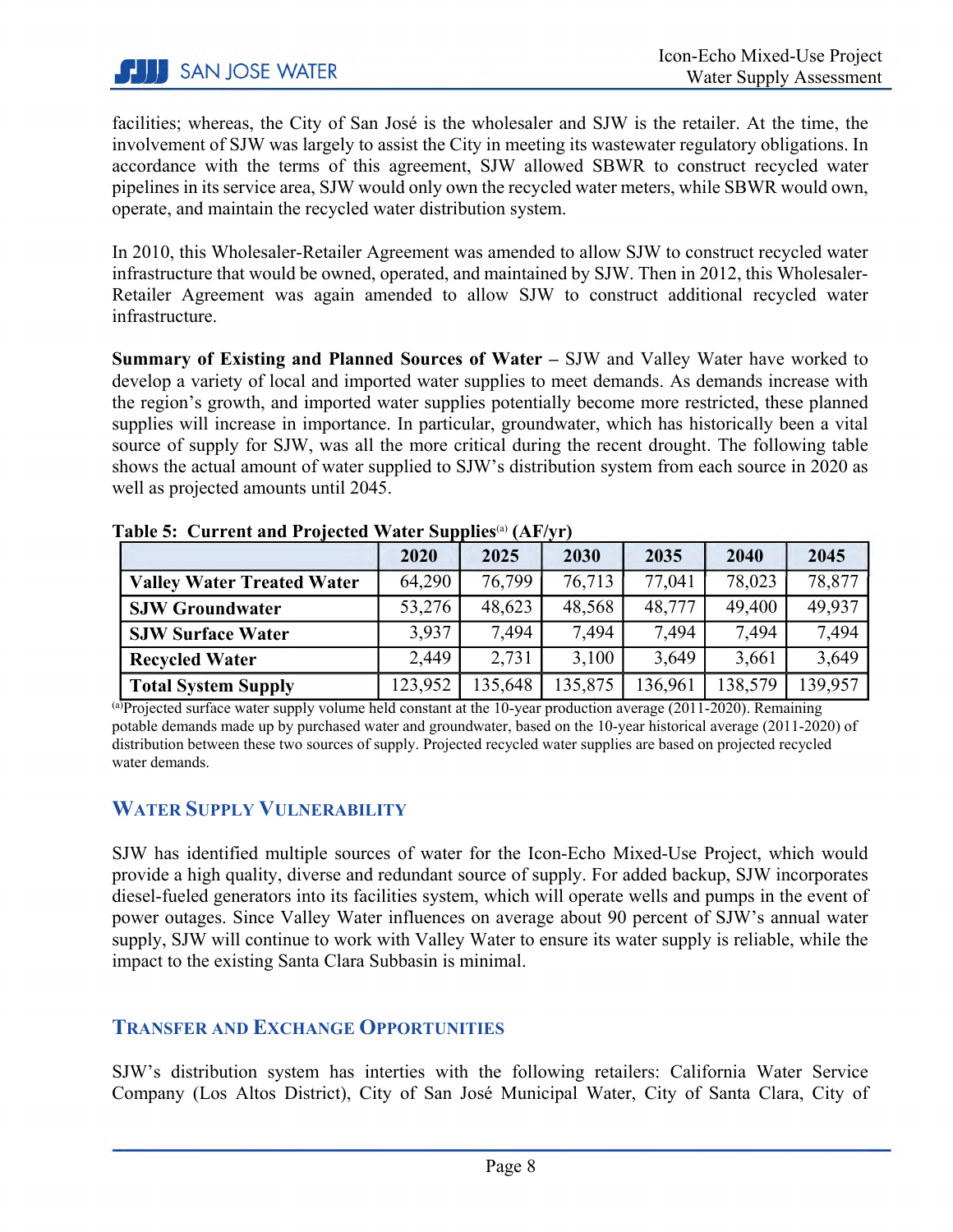Sunnyvale, City of Milpitas, and Great Oaks Water. SJW currently has no plans to use these interties for normal system operation as they are exclusively used for potential emergencies.

#### <span id="page-9-0"></span>**WATER SUPPLY RELIABILITY**

SJW has three sources of potable water supply: purchased water, groundwater, and local surface water. These three sources of supply are constrained in one or more ways, driven by legal, environmental, water quality, climatic, and mechanical conditions. Additionally, there is a potential for interruption of supply caused by catastrophic events.

**Purchased Water Supply Reliability –** SJW relies on Valley Water for purchased water supplies, which make up over half of SJW's total water supplies. Constraints to purchased water supplies from Valley Water include climate change impacts, reductions in imported water supplies, and threats to infrastructure, as detailed below.

- *Climate Change* Climate change is anticipated to result in warming temperatures, shrinking snowpack, increasing weather extremes, and prolonged droughts. Valley Water's water supply vulnerabilities to climate change include decreases in the quantity of Delta-conveyed imported water supplies, decreases in the ability to capture and use local surface water supplies due to shifts in the timing and intensity of rainfall and runoff, increases in irrigation and cooling water demands, decreases in water quality, and increases in the severity and duration of droughts.
- *Reductions in Imported Water Supplies* Valley Water's State Water Project and Central Valley Project water supplies are also subject to a number of additional constraints, including conveyance limitations and regulatory requirements to protect fisheries and water quality in the Delta. Delta-conveyed supplies are also at risk from Delta levee failures due to seismic threats and flooding, sea level rise and climate change, declining populations of protected fish species, and water quality variations (including algal blooms). Many water quality variations are addressed by blending sources and/or switching sources to Valley Water's three water treatment plants. Algae and disinfection byproduct precursors have been especially challenging during recent drought conditions.
- *Threats to Infrastructure* Valley Water's imported supply infrastructure must travel large distances to reach turnouts. As California is a seismically active state, infrastructure could be damaged and the result would be a disruption to water supply availability. California's water supply infrastructure is also potentially a target for acts of terrorism.

SJW actively worked with Valley Water during the development of their WSMP 2040 to ensure the following principles were considered:

• Promotion of additional sources of local water supply, such as indirect potable reuse, direct potable reuse, desalination, additional conservation, and an expanded recycled water distribution system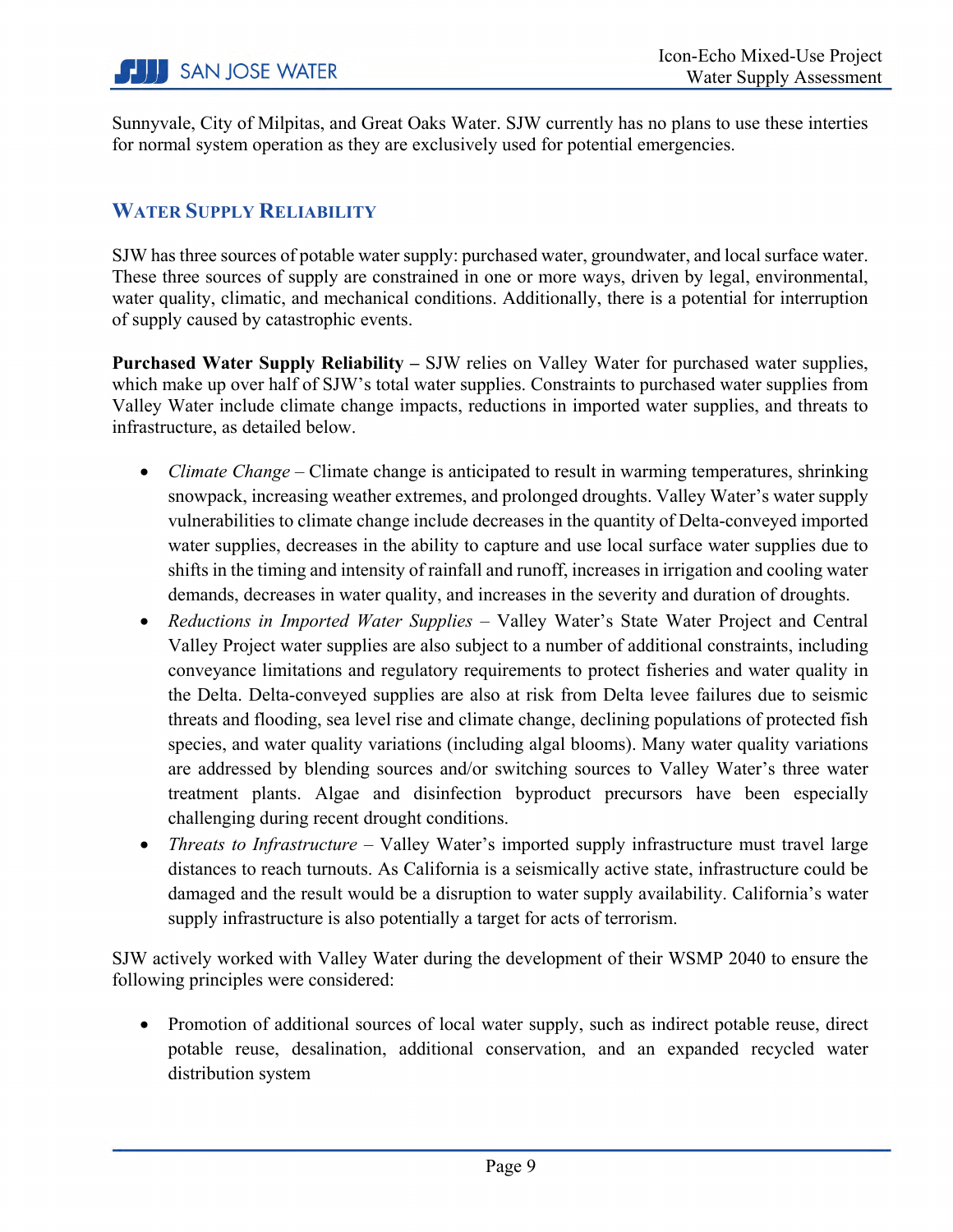- Coordination of operations with all retailers and municipalities to ensure as much surplus water as possible is available for use in dry years
- Pursuit of innovative transfer and banking programs to secure more imported water for use in dry years

Valley Water's previous call for a 30 percent reduction during the 2012-2016 drought highlights that more investments in local water sources are necessary to ensure a reliable source of supply during multiple-dry water years. Valley Water plans short- and long-term investments with the goal of requiring no more than a 20 percent water use reduction from the community during a multi-year drought as outlined in its 2040 Water Supply Master Plan. Valley Water has sources of backup supply outside the County and has always relied on multiple supply sources, such as imported water contracts, to supplement existing long-term resources when necessary.

**Groundwater Supply Reliability –** Groundwater supplies are often a reliable supply during normal and short-term drought conditions because supplies are local and large aquifer storage capacity means that groundwater supplies will still be available when surface flows become limited. However, groundwater supply availability can become threatened when overdraft occurs and when recharge and inflow decrease. Water quality is another potential constraint of this source of supply. Threats to groundwater supplies are detailed below.

- *Overdraft* Under extended supply pressures, groundwater basins can enter overdraft conditions, which can have a series of consequences including land subsidence. Threat of overdraft conditions were witnessed in the recent 2012-2016 drought when groundwater levels declined. However, groundwater levels in the Santa Clara Subbasin quickly recovered after the drought due to Valley Water's proactive response.
- *Climate Change* Climate change could increase the potential for overdraft by increasing demand, reducing other sources of supply, and reducing natural recharge and inflows from surface water and precipitation.
- *Regional Growth* Population growth could increase demands on groundwater supplies, potentially creating risk of overdraft. Regional growth could also increase the amount of contaminants entering groundwater basins as a result of increased urban runoff or industrial or other activities. Growth can also impact recharge areas by expanding impervious surfaces into areas that would otherwise represent entry points for surface water recharging local aquifers.
- *Aging Infrastructure and High Land Costs –* In 2020, SJW prepared a Groundwater Well Asset Management Plan. Findings from the plan showed that SJW's groundwater well system is vulnerable due to the age of the well infrastructure. Two-thirds of the wells are 50 years or older and were installed with low carbon steel casing using a cable tool drilling method. A low carbon steel casing is susceptible to corrosion and damage in the event of an earthquake. Furthermore, many of SJW's older cable tool drilled wells were installed without sanitary seals as newer wells are, and as such, are more vulnerable to acting as conduits for downward migration of surface contaminants into the aquifer. Space for replacement wells at SJW's existing groundwater stations is limited, and thus, the majority of future wells will need to be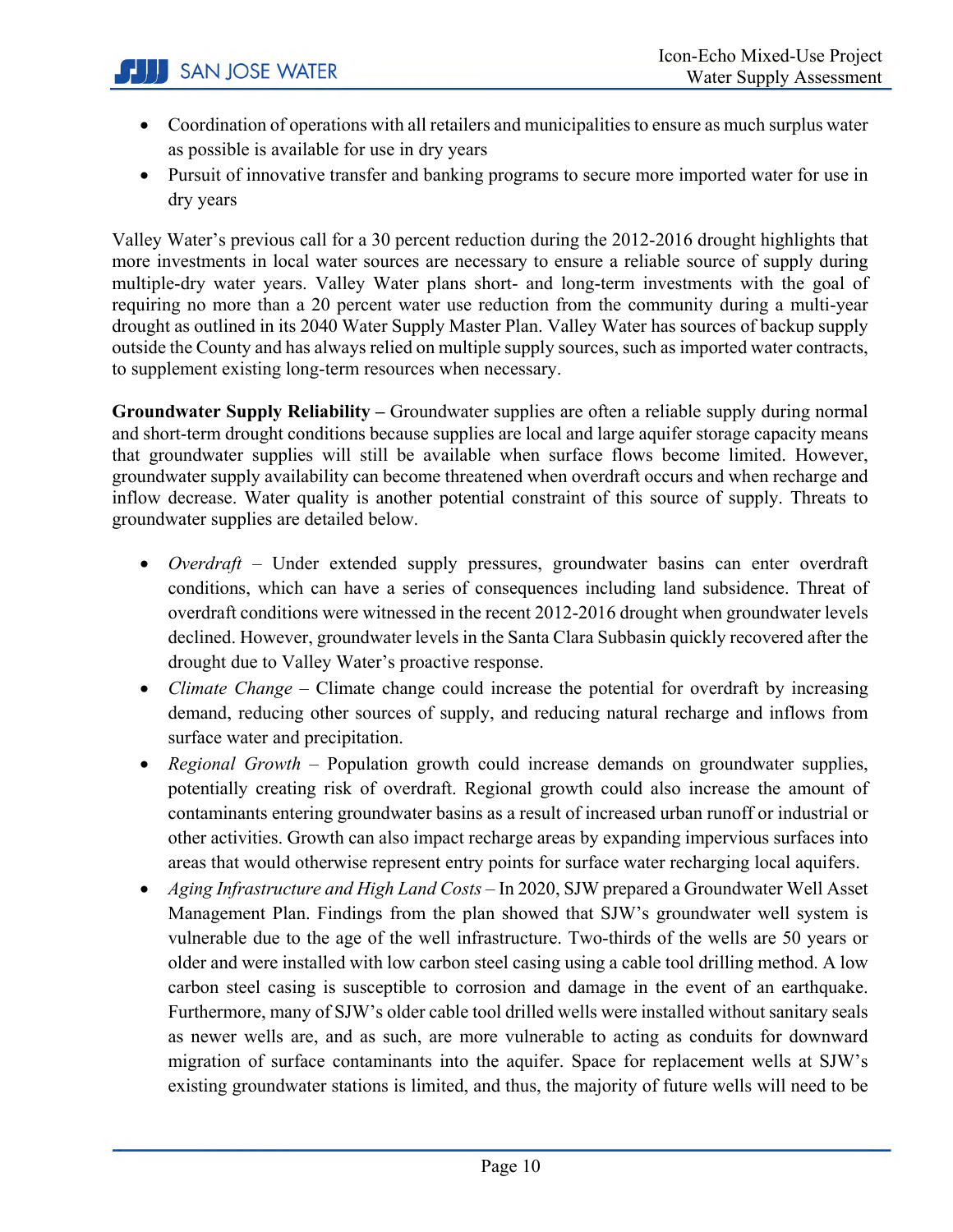located on new properties. However, favorable sites are limited, as they must meet certain production yield and water quality requirements. Furthermore, land prices in the Bay Area are high and present another challenge for SJW to address its aging well infrastructure.

• *Water Quality* – The presence of per- and polyfluoroalkyl substances (PFAS) in groundwater supplies is prompting interest and concern nationwide. Out of an abundance of caution, SJW has been proactively notifying customers and removing wells from service where PFAS has been detected above the State-defined Notification Levels. SJW is in the process of studying its options for removing PFAS. In addition, because SJW depends on multiple sources of supply that use different disinfectants, maintaining a stable disinfectant residual is problematic when system operations require the blending of chlorinated water with chloraminated water to meet demands. Blending sources, depending on each source's volume and residual concentration, can result in the loss or significant decrease in disinfectant residual levels.

The Santa Clara Subbasin is able to store the largest amount of local reserves and Valley Water, as the groundwater management agency for Santa Clara County, is tasked with maintaining adequate storage in this basin to optimize reliability during extended dry periods. As groundwater is pumped by SJW and other retailers and municipalities in Santa Clara County, Valley Water influences groundwater pumping reductions and thus reliability through financial and management practices to protect groundwater storage and minimize the risk of land subsidence.

**Local Surface Water Supply Reliability** – Local surface supplies are highly variable depending on hydrologic conditions. In years of limited local surface water supplies, SJW relies more heavily on groundwater. Threats to local surface water supplies are detailed below.

- *Climate Change* SJW's local surface water supplies are subject to the same climate change impacts as Delta-conveyed supplies and Valley Water's local surface water supplies, which can result in decreased surface water supplies. During heavy rain events, the quantity of surface water that can be conveyed and treated may be limited by the raw water system hydraulics, high turbidity levels, and WTP capacity. Increased weather extremes and changing precipitation patterns as a result of climate change may prevent surface water supplies from being fully utilized during heavy rain events, and may result in lower surface water supplies during other times of the year.
- *Environmental Regulations* SJW has bypass flow requirements at its surface water reservoirs and intakes. These requirements establish flow rates that must be released past diversion points to preserve downstream habitat. SJW also maintains minimum levels in reservoirs for habitat preservation. These environmental regulations limit the amount of surface water that SJW is able to divert for water supply.
- *Water Quality* SJW owns approximately 6,000 acres of land in the watersheds and manages these watershed lands to protect water supplies**.** Contamination of surface water supplies from upstream activities (animal grazing, residential septic systems, stormwater runoff) is a potential threat, although a low one as there is limited development in the watershed.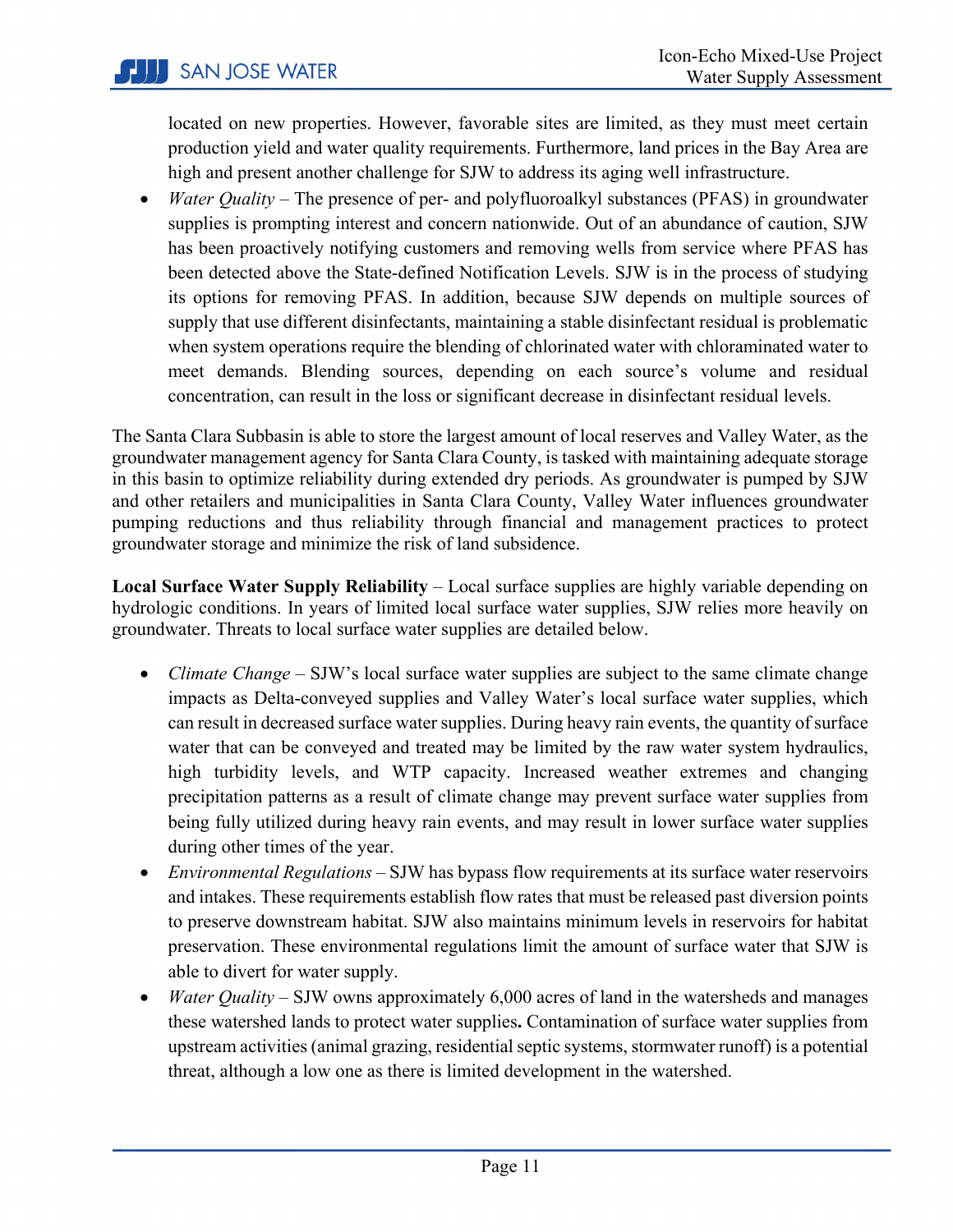• *Aging Infrastructure* – Some of SJW's raw water infrastructure was constructed in the late 1800s or early 1900s and is in need of renewal to ensure reliability of surface water supplies.

**Supply Reliability by Type of Water Year –** Valley Water's Urban Water Management Plan identified average, single-dry, and multiple-dry years for water supply reliability planning. According to Valley Water, these years correspond to:

- Average Year (1922-2015): Average supply over the 94 years of 1922-2015.
- Single-Dry Year (1977): Within the historic hydrological record, this was the single driest year.
- Multiple-Dry Years (1988-1992): The 2012-2016 drought was the most recent multiple dry year period that put severe strain on Valley Water's supplies. However, because imported water allocations are not currently available for the 2012-2016 drought from DWR's modeling, Valley Water used the 1988-1992 drought, another severe multiple year drought in the historic hydrological record.

Water supplies presented below are based on Valley Water's Water Evaluation and Planning system model. According to Valley Water, this model simulates their water supply system comprised of facilities to recharge the county's groundwater basins, local water systems including the operation of reservoirs and creeks, treatment and distribution facilities, and raw water conveyance systems. The model also accounts for non-Valley Water sources and distribution of water in Santa Clara County such as imported water from San Francisco Public Utilities Commission, recycled water, and local water developed by other agencies.

| <b>Year Type</b>                        | <b>Base Year</b> | % of Average Supply |
|-----------------------------------------|------------------|---------------------|
| Average Year                            | 1922-2015        | 100%                |
| Single-Dry Year                         | 1977             | 80%                 |
| Multiple-Dry Years 1st Year             | 1988             | 78%                 |
| Multiple-Dry Years 2 <sup>nd</sup> Year | 1989             | 83%                 |
| Multiple-Dry Years 3rd Year             | 1990             | 77%                 |
| Multiple-Dry Years 4 <sup>th</sup> Year | 1991             | 78%                 |
| Multiple-Dry Years 5 <sup>th</sup> Year | 1992             | 77%                 |

#### **Table 6: Basis of Water Year Data**

**Average Water Year –** The average water year represents average supply over the hydrologic sequence of 1922 through 2015. SJW anticipates adequate supplies for years 2025 to 2045 to meet system demand under average year conditions.

|  | Table 7: Supply and Demand Comparison – Average Water Year $(AF/yr)^{^{(a)}}$ |  |  |
|--|-------------------------------------------------------------------------------|--|--|
|  |                                                                               |  |  |

|                                   | 2025    | 2030    | 2035    | 2040    | 2045    |
|-----------------------------------|---------|---------|---------|---------|---------|
| <b>Demand</b>                     | 135,648 | 135,875 | 136.961 | 138,579 | 139.957 |
| <b>Demand Met by Water Supply</b> | 135,648 | 135,875 | 136.961 | 138,579 | 139,957 |
| <b>Demand Met by Conservation</b> |         |         |         |         |         |

(a)Includes demands associated with the Icon-Echo Mixed-Use Project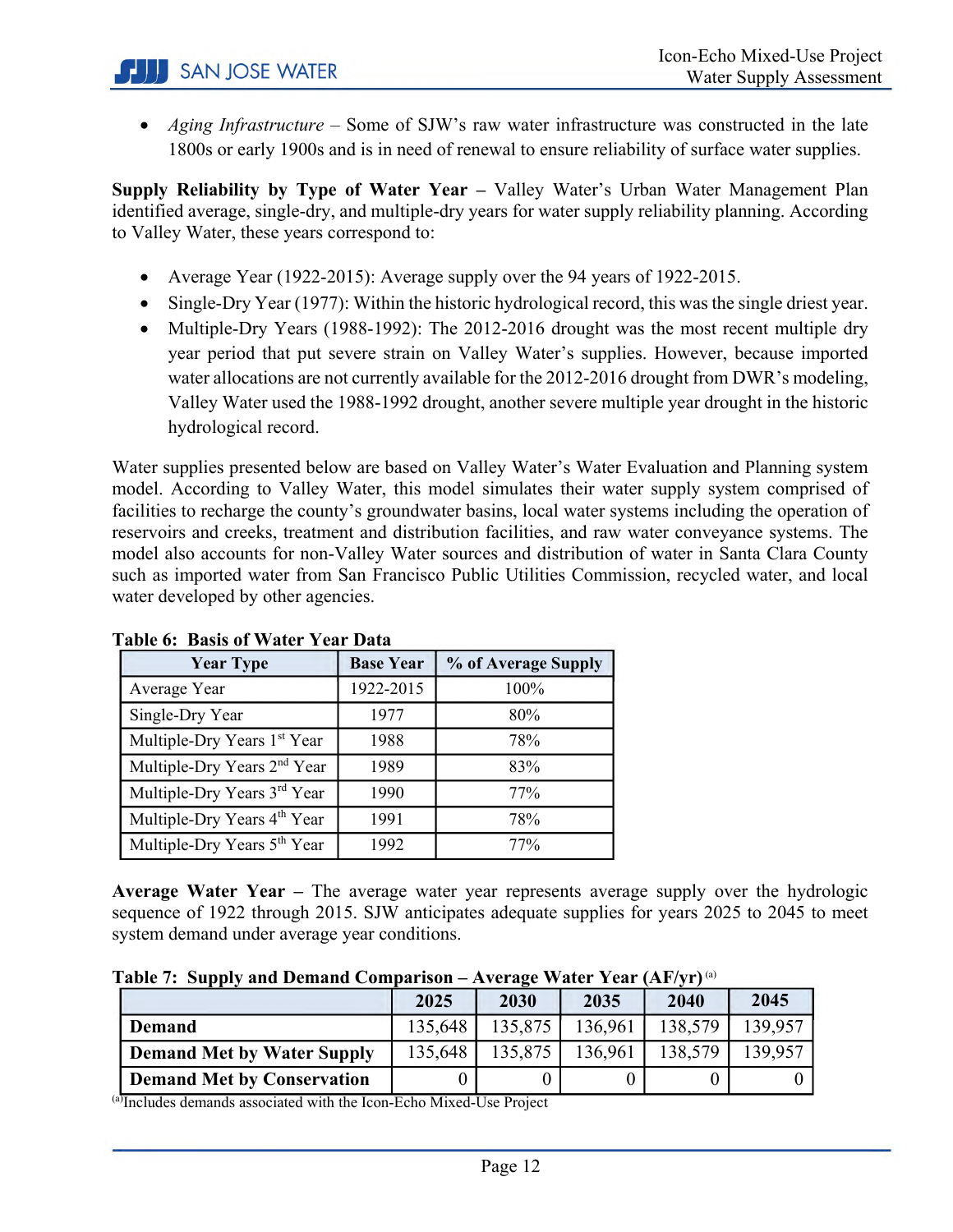**Single-Dry Water Year –** The single-dry year was the year with the lowest amount of total supply. Table 10 shows that supplies, with the use of reserves, can meet demands during a single-dry year through 2045, assuming reserves are at healthy levels at the start of a year and projects and programs identified in Valley Water's WSMP 2040 are implemented. If reserves are low at the beginning of a single-dry year, Valley Water may call for water use reductions in combination with using reserves. As later discussed within the Water Demand Management Measures section, SJW has filed with the California Public Utilities Commission (CPUC) water-waste provisions promoting conservation that would go into effect during a drought. These provisions would result in a reduction in anticipated demand due to conservation such that demand equals available water supplies.

| Tabit 0. Supply and Demand Comparison<br>$OIII$ $C$ $D$ $I$<br>$\mathbf{v}$ and $\mathbf{u}$ and $\mathbf{u}$ |         |         |         |         |         |  |  |
|---------------------------------------------------------------------------------------------------------------|---------|---------|---------|---------|---------|--|--|
|                                                                                                               | 2025    | 2030    | 2035    | 2040    | 2045    |  |  |
| Demand                                                                                                        | 135,648 | 135,875 | 136,961 | 138,579 | 139,957 |  |  |
| <b>Demand Met by Water Supply</b>                                                                             | 135,648 | 135,875 | 136,961 | 138,579 | 139,957 |  |  |
| <b>Demand Met by Conservation</b>                                                                             |         |         |         |         |         |  |  |

|  | Table 8: Supply and Demand Comparison – Single-Dry Water Year (AF/yr) <sup>(a)</sup> |  |  |
|--|--------------------------------------------------------------------------------------|--|--|
|  |                                                                                      |  |  |

(a)Includes demands associated with the Icon-Echo Mixed-Use Project.

**Multiple-Dry Water Years –** The multiple-dry year period used in this analysis assumes a repetition of the hydrology that occurred in 1988 to 1992. During multiple-dry year droughts, a call for up to mandatory 20 percent conservation may be needed. Valley Water will continue to work on reducing multiple-dry year deficits by securing more reliable and/or diverse water supplies.

Valley Water has established a level of service goal of 100 percent during non-drought years and 80 percent during drought years to minimize water rates, and thus there can be up to a 20 percent call for mandatory conservation to meet this deficit (or more short-term conservation until additional water supplies are secured). Over the next  $20 - 30$  years, Valley Water is pursuing over \$1 billion in water supply projects to meet the 80 percent level of service goal for all drought years.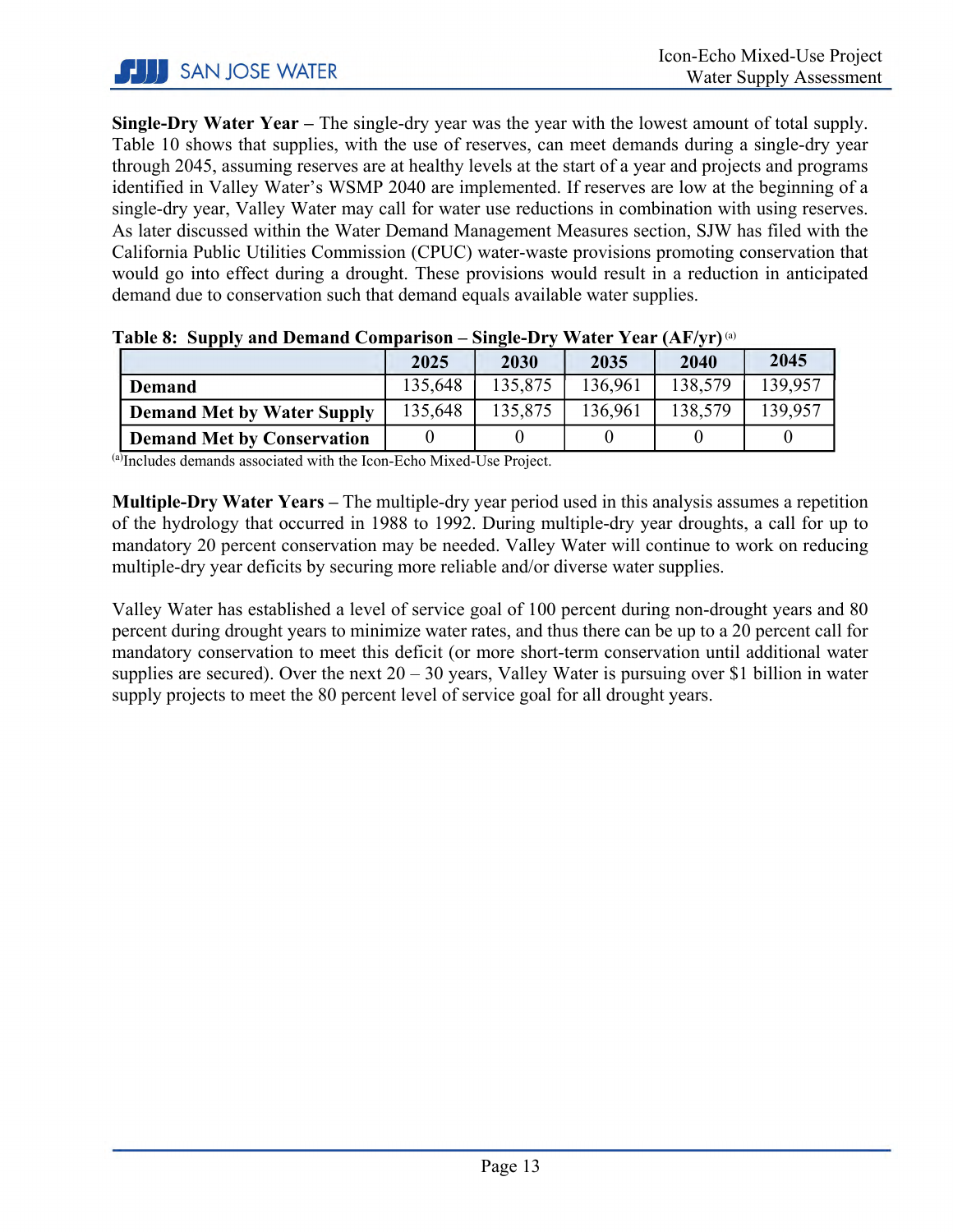|                       |                                   | 2025     | 2030           | 2035     | 2040     | 2045              |
|-----------------------|-----------------------------------|----------|----------------|----------|----------|-------------------|
| <b>First</b><br>Year  | <b>Demand</b>                     | 135,648  | 135,875        | 136,961  | 138,579  | 139,957           |
|                       | <b>Demand Met by Water Supply</b> | 135,648  | 135,875        | 136,961  | 138,579  | 139,957           |
|                       | <b>Demand Met by Conservation</b> | 0        | $\theta$       | $\Omega$ | $\theta$ | 0                 |
| <b>Second</b><br>Year | <b>Demand</b>                     | 135,648  | 135,875        | 136,961  | 138,579  | 139,957           |
|                       | <b>Demand Met by Water Supply</b> | 135,648  | 135,875        | 136,961  | 138,579  | 139,957           |
|                       | <b>Demand Met by Conservation</b> | $\Omega$ | $\Omega$       | $\Omega$ | $\theta$ | $\mathbf{\Omega}$ |
| <b>Third</b><br>Year  | <b>Demand</b>                     | 135,648  | 135,875        | 136,961  | 138,579  | 139,957           |
|                       | <b>Demand Met by Water Supply</b> | 135,648  | 135,875        | 136,961  | 138,579  | 139,957           |
|                       | <b>Demand Met by Conservation</b> | $\Omega$ | $\Omega$       | $\theta$ | $\theta$ | $\Omega$          |
| <b>Fourth</b><br>Year | <b>Demand</b>                     | 135,648  | 135,875        | 136,961  | 138,579  | 139,957           |
|                       | <b>Demand Met by Water Supply</b> | 135,648  | 135,875        | 136,961  | 138,579  | 139,957           |
|                       | <b>Demand Met by Conservation</b> | $\Omega$ | $\theta$       | $\theta$ | $\theta$ | $\theta$          |
| <b>Fifth</b><br>Year  | <b>Demand</b>                     | 135,648  | 135,875        | 136,961  | 138,579  | 139,957           |
|                       | <b>Demand Met by Water Supply</b> | 135,648  | 135,875        | 136,961  | 138,579  | 139,957           |
|                       | <b>Demand Met by Conservation</b> | $\theta$ | $\overline{0}$ | $\theta$ | $\theta$ | $\theta$          |

#### **Table 9: Supply and Demand Comparison – Multiple-Dry Water Years (AF/yr)**(a)(b)

(a)Includes demands associated with the Icon-Echo Mixed-Use Project.<br>
(b)Table 9 is solely based on SJW's Urban Water Management Plan, which follows State requirements and utilizes Valley Water estimates which may not reflect actual water supply and demand conditions.

**Regional Supply Reliability –** Valley Water's Ensure Sustainability water supply strategy has three key elements:

- 1. Secure existing supplies and facilities
- 2. Optimize the use of existing supplies and facilities
- 3. Expand water use efficiency efforts

<span id="page-14-0"></span>As part of this strategy, Valley Water's WSMP 2040 includes developing at least 24,000 AF/yr of additional recycled water (above and beyond the current target of 33,000 AF/yr of non-potable reuse) by 2040. Developing these local sources and managing demands reduces reliance on imported water supplies. In addition, Valley Water is working with multiple water agencies to investigate regional opportunities for collaboration to enhance water supply reliability, leverage existing infrastructure investments, facilitate water transfers during critical shortages, and improve climate change resiliency. Projects to be considered will include interagency interties and pipelines; treatment plant improvements and expansion; groundwater management and recharge; potable reuse; desalination; and water transfers. This program may result in the addition of future supplies for Valley Water.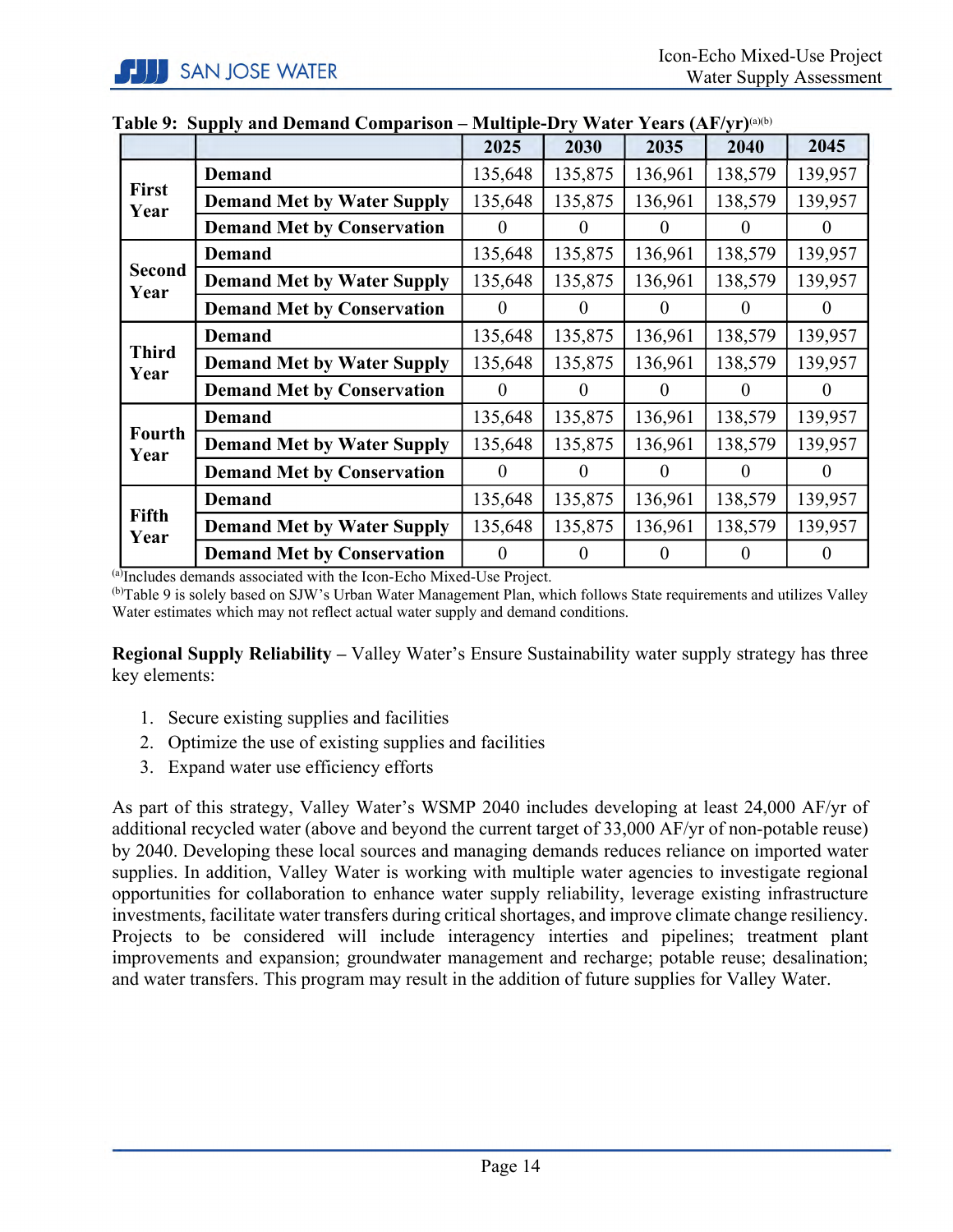#### **WATER DEMAND MANAGEMENT MEASURES**

SJW is a signatory of the California Urban Water Conservation Council (CUWCC) and signed the CUWCC Memorandum of Understanding (MOU) in February 2006. The CUWCC is a partnership of water suppliers, environmental groups, and others interested in California water supply who have come together to agree on a set of Best Management Practices (BMPs) for water conservation in the state. Additionally, SJW has its own water-waste provisions that come into effect when there is a water shortage. The CPUC has set forth the rules regarding water waste and water shortages governing investor owned utilities such as SJW. The CPUC rule relating to this is Rule 14.1. [5](#page-15-1) This rule states that when there is a low-level water shortage that prompts a call for voluntary conservation by customers, a list of water-waste provisions goes into effect. Rule 14.1 also has provisions for highlevel water shortages when mandatory conservation measures are deemed necessary.

SJW provides a full range of water conservation services to customers. The cornerstone of SJW's conservation programs is the CATCH program. The CATCH program empowers customers to understand and optimize their water use. With this free program, a water efficiency expert will check for customer leaks and recommend critical water and money-saving improvements.

Valley Water offers conservation programs, such as rebates for high efficiency toilets and washing machines. SJW takes advantage of all regional rebate programs and all of Valley Water's rebate programs are offered to SJW customers. Typically, customers are directed to specific rebate programs during the course of a water audit based on a customer's need. Customers can also access rebates directly from retail outlets when purchasing equipment such as high efficiency washing machines. SJW collaborates with Valley Water on public outreach and education including such items as customer bill inserts and conservation campaign advertising.

SJW has also increased the outreach and educational programs on outdoor water use. SJW constructed a water-smart demonstration garden that is open to the public. Customers can visit the garden in person or take a virtual tour on SJW's website. SJW also developed a dedicated water wise landscaping website where customers can access a plant information database that includes hundreds of low water use plants as well as a photographic database of water wise gardens in the San José-Santa Clara County area. The landscaping website and demonstration garden tour is accessible from SJW's homepage.

<span id="page-15-0"></span>In addition to these programs, SJW engages in other activities that contribute to the overall goal of reducing water waste, but are not specifically designated as conservation or water management programs. These include SJW's meter calibration and replacement program, corrosion control program, valve exercising program and metering all service connections.

<span id="page-15-1"></span>l <sup>5</sup> <https://www.sjwater.com/customer-care/help-information/tariff-book>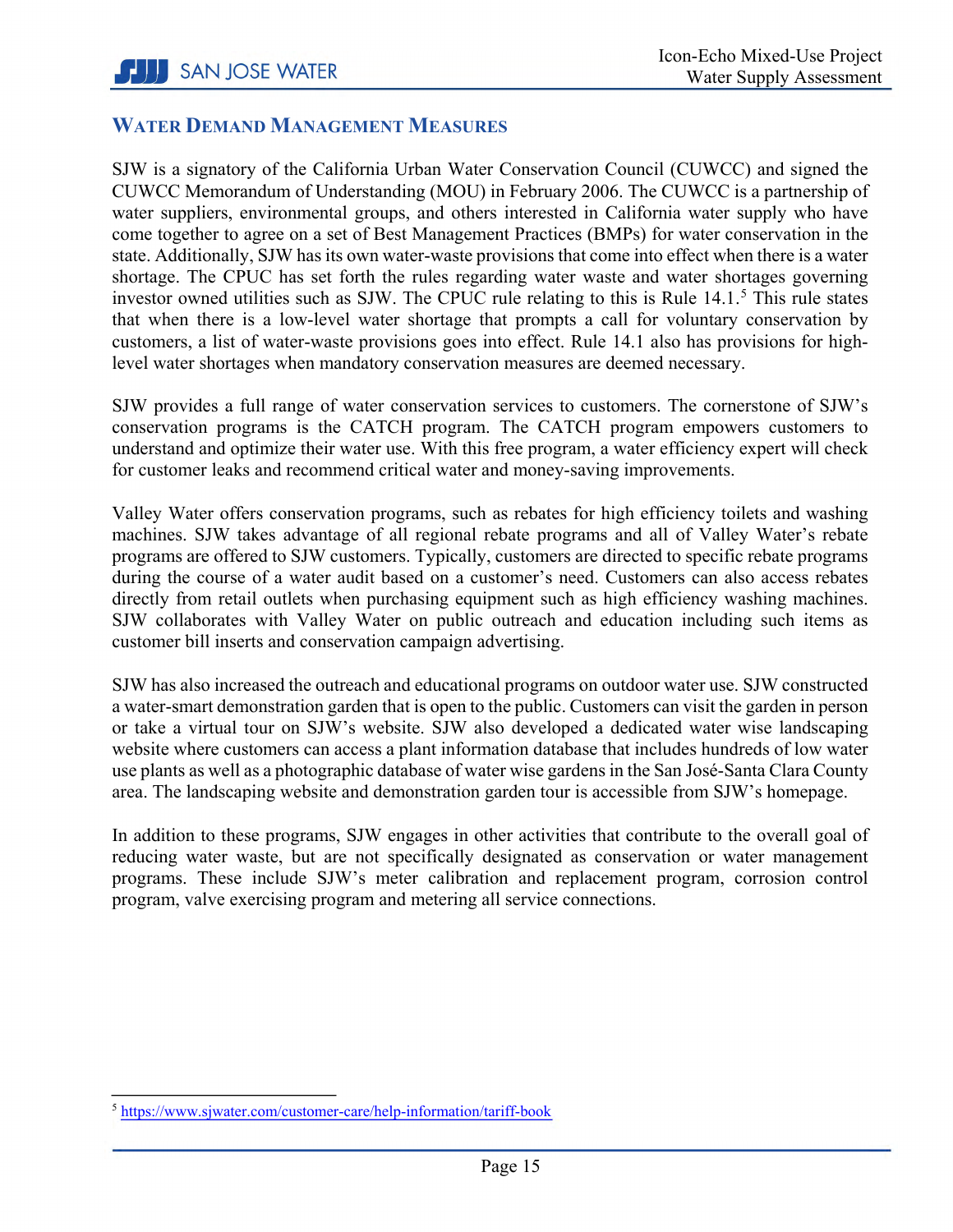#### **SUMMARY**

This Water Supply Assessment represents a comprehensive water supply outlook for the Icon-Echo Mixed-Use Project. In summary:

- (1) Total net potable water demand for the Icon-Echo Mixed-Use Project is estimated at 147.8 acre-feet per year and represents a 0.12 percent increase in total system usage when compared to SJW's 2020 potable water production. The increased demand is consistent with the forecasted demands represented in SJW's 2020 Urban Water Management Plan, which projected a 12.2 percent increase in total system demand between 2020 demand and projected 2045 demand.
- (2) SJW currently has contracts or owns rights to receive water from the following sources:
	- 1. Groundwater from the Santa Clara Subbasin
	- 2. Imported and local surface water from Valley Water
	- 3. Local surface water from Los Gatos Creek, Saratoga Creek, and local watersheds
	- 4. Recycled water from South Bay Water Recycling
- (3) SJW works closely with Valley Water to manage its demands and imported water needs. The projected water demand for this development is within previously determined growth projections for water demand in SJW's system.

As described in this WSA and based on Valley Water's water supply plans and Urban Water Management Plan projections, SJW expects to be able to meet the needs of the service area through at least 2045 for average and single-dry years without a call for water use reductions. The impact of this project is not consequential and SJW has the capacity to serve this project through buildout based on current water supply capacity and Valley Water's proposed water supply projects. Valley Water is pursuing water supply solutions to meet the established level of service goal to provide 80 percent of annual water demand for drought years. SJW is committed to working with Valley Water to meet future demands and mitigate shortages. After comparing estimated demand associated with this project to water supplies, based on both the SJW and Valley Water Urban Water Management Plans, SJW has determined that the water quantity needed is within normal growth projections and expects for there to be sufficient water available to serve the Icon-Echo Mixed-Use Project. However, due to factors that affect water supply and demand projections including climate change, there is no guarantee that the projections provided in Valley Water's Urban Water Management Plan will be met, nor is there a guarantee that the water supply projects and programs identified by Valley Water will be implemented.